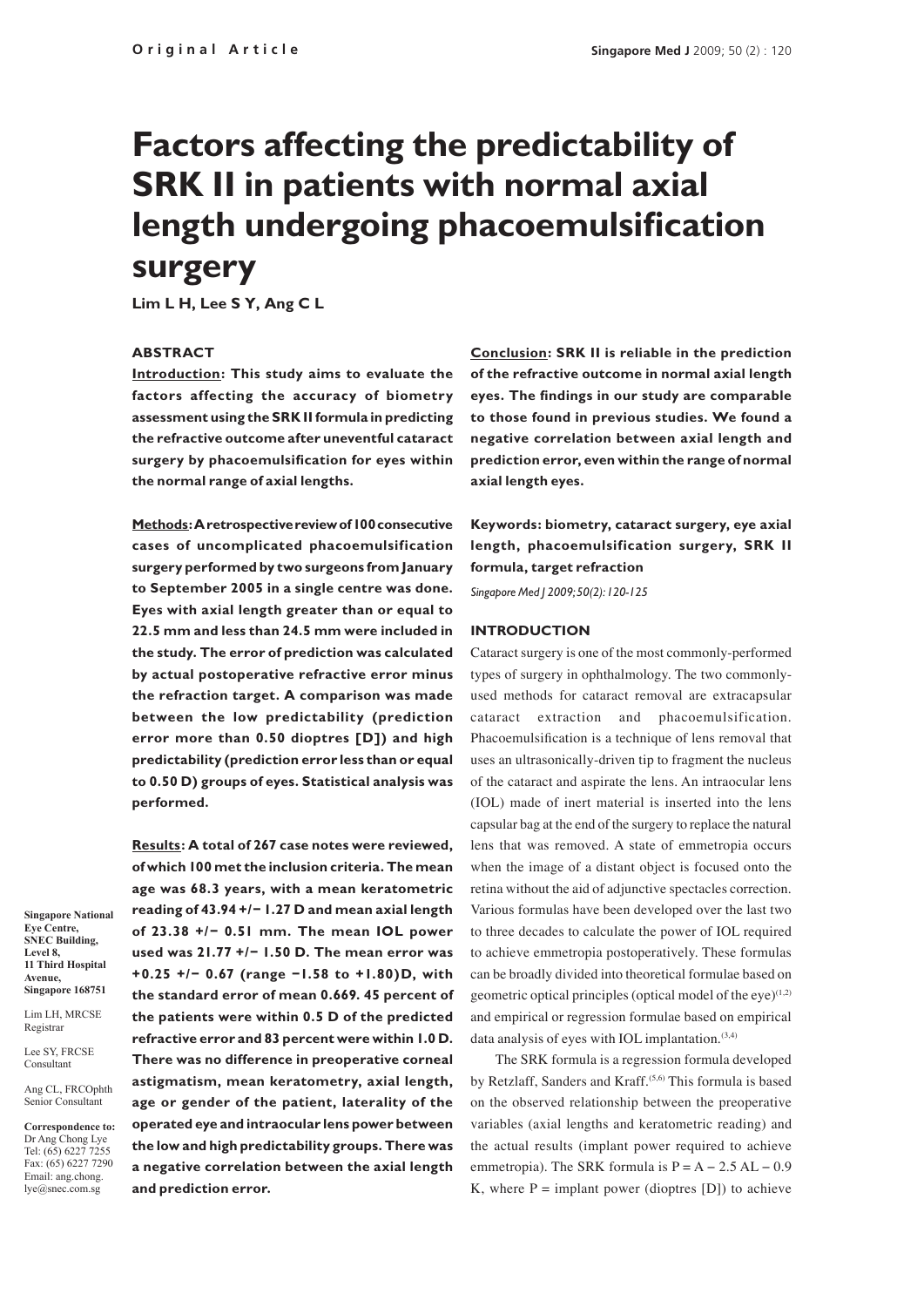| phacoemulsification surgery with in-the-bag placement<br>of IOL implant. |              |  |
|--------------------------------------------------------------------------|--------------|--|
| Demographics                                                             | No.          |  |
| Age (years)                                                              |              |  |
| Mean $+$ SD                                                              | $68.3 + 9.4$ |  |
| Range                                                                    | $38 - 88$    |  |
| Gender                                                                   |              |  |
| Male                                                                     | 45           |  |
| Female                                                                   | 55           |  |

Chinese 84 Malay 7 Indian 3 Others 6

Right **Advisors** 2008 **Advisors** 2008 **Advisors** 2008 **Advisors** 2008  $Left$  56

**Table I. Demographic data of 100 eyes undergoing phacoemulsification surgery with in-the-bag placement** 

| implanted ( $n = 100$ ). | Table II. Mean keratometry, axial length and IOL power |
|--------------------------|--------------------------------------------------------|
| Parameter                | Mean $\pm$ SD (range)                                  |

|                   | $1$ Real $20$ (range)          |
|-------------------|--------------------------------|
| Keratometry (D)   | $43.94 \pm 1.27$ (40.5-46.5)   |
| Axial length (mm) | $23.38 \pm 0.51$ (22.52-24.43) |
| IOL power (D)     | $21.77 \pm 1.50$ (18.5-24.5)   |
|                   |                                |

emmetropia;  $AL = axial length (mm); K = average$ keratometer reading  $(D)$ ; A = specific constant for each lens type and manufacturer. A modification of the SRK formula, the SRK II formula, aimed to improve the predictability in cases of eyes with AL < 22 mm and  $> 24.5$  mm.<sup>(7)</sup> In SRK II, for eyes with AL between 22 mm and 24.5 mm, no modification was required of the SRK formula. With increasing patient expectations, the accurate calculation of IOL power and the identification of possible factors affecting this predictability are crucial in ensuring the desired postoperative refractive results.

#### **Methods**

Race

Laterality

This is a retrospective review of 100 cases of uncomplicated phacoemulsification surgery with inthe-bag IOL implantation that were performed in SNEC during the period from January to September 2005. To limit the variability between surgeons, we audited the cases performed by only two surgeons. Only cataract surgery performed using the phacoemulsification method was included due to its small incision, hence reducing the surgical variability and minimising the cylindrical error induced.(8) All the IOLs used were of the posterior chamber type and the lens choice was surgeon dependent. MA60BM and YA60BB are three-piece lenses with acrylic optic and polymethylmethacrylate (PMMA)



**Fig.1** Bar chart shows the comparison of pre- and postoperative uncorrected visual acuity.



**Fig. 2** Bar chart shows the comparison of pre- and postoperative visual acuity with spectacles correction.

haptics made by Alcon Laboratories Inc, USA and Hoya Corporation, Japan, respectively. SI40NB and LI61SE are three-piece lenses with silicone optic and PMMA haptic made by Advanced Medical Optics Inc, USA and Bausch and Lomb Inc, USA, respectively. SN60AT is a single piece acyllic lens made by Alcon Laboratories Inc, USA.

Eyes with normal AL, i.e.  $\geq 22.5$  mm and < 24.5 mm, were included in the study. ALs were measured preoperatively using the Sonomed A2500 contact Ascan ultrasonography method by a team of technicians. Multiple AL measurements were routinely performed for each patient and the most reproducible reading as computed by the machine was used. Keratometry (K) was performed using the KR-8100 automated keratometer which gives the K reading in the horizontal and vertical meridians. The average of these K readings was used for IOL calculation. The IOL power was subsequently decided by the surgeon who performed the surgery. Eyes with previous intraocular surgeries or macular pathology and postoperative best corrected visual acuity (VA) of less **Example 19 on Snellen visual chart were extending the same of the same of the same of the same of the same of the same of the same of the same of the same of the same of the same of the same of the same of the same of th**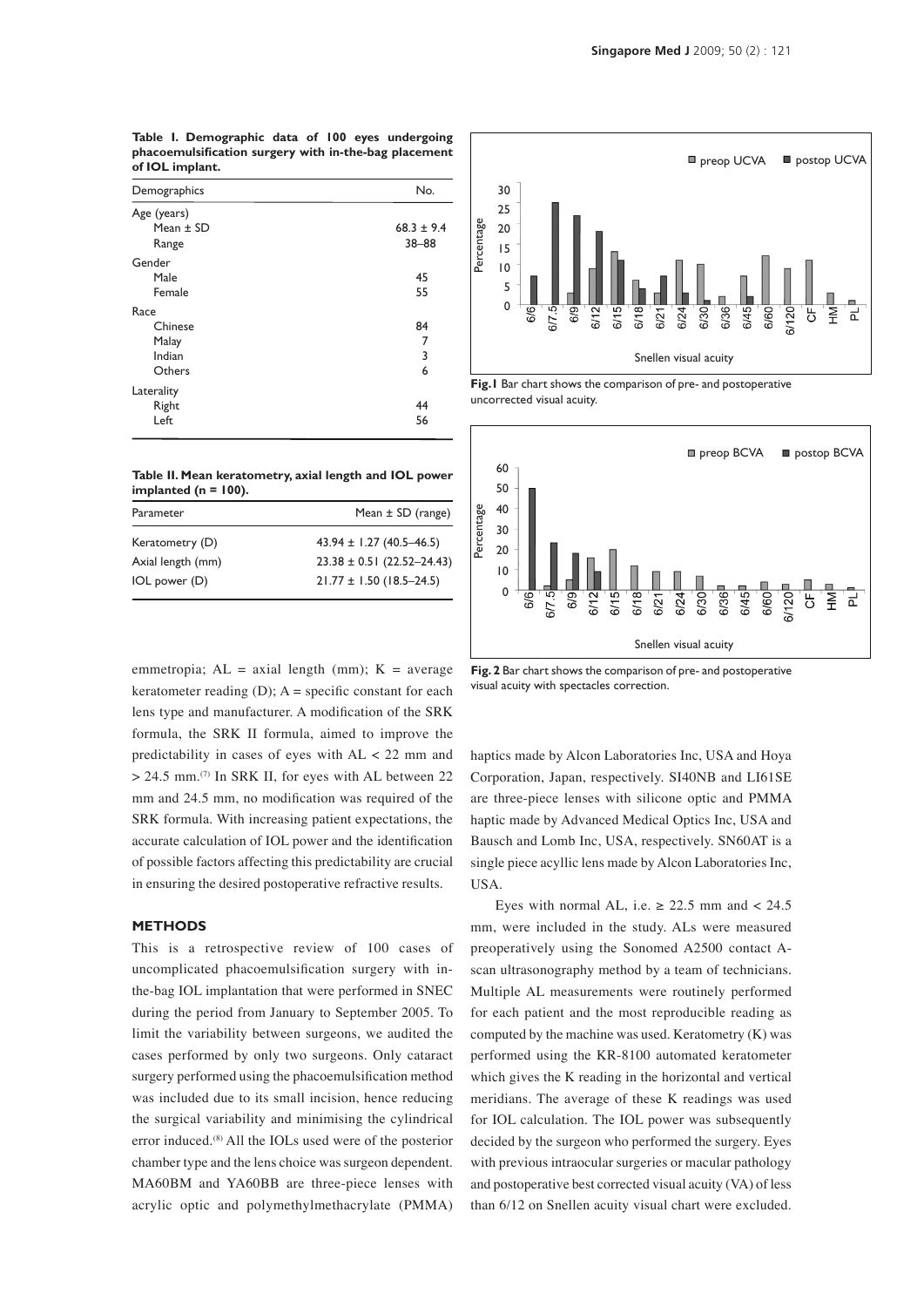| Difference                                                         | No. (%)                                   |
|--------------------------------------------------------------------|-------------------------------------------|
| Between actual and predicted refraction (D)*                       | $+0.25 \pm 0.67$ (-1.58 to +1.80) [0.669] |
| Within $\pm$ 0.5 D                                                 | 45 (45)                                   |
| Within $\pm$ 1.0 D of predicted refractive refractive error        | 83 (83)                                   |
| Between $-1.0$ D and $-1.5$ D (outcome more myopic than predicted) | 2(2)                                      |
| Between $-1.5$ D and $-1.75$ D                                     | $\vert$ (1)                               |
| Between +1.0 D and +1.50 D (outcome more hyperopic than predicted) | 12(12)                                    |
| Between $+1.5$ D and $+2.0$ D                                      | 2(2)                                      |

**Table III. Difference between the actual and predicted refractive errors and variance of outcome of spherical equivalence.**

\* Expressed as mean ± standard deviation (range) [standard error of the mean].



**Fig. 3** Histogram shows the range of errors of prediction postoperation.

Patients with poor postoperative best corrected VA were excluded to ensure as accurate a refraction measurement as possible. Only one eye was recruited from each patient into the study. Patients must have completed at least one month of follow-up postsurgery and have had either auto or manual refraction performed.

Consecutive patients were selected from our cataract surgery database and the relevant information was subsequently obtained from the patient's case notes. Data captured include demographical data such as the patient's age, gender and race, pre- and postoperative uncorrected and best corrected VA, mean K reading, AL, type and power of IOL implanted, predicted refractive error and actual spherical equivalent of postoperative refractive error and complications of surgery, if any. The error of prediction was defined as the difference between the observed and the predicted refraction (observed minus predicted value in D). A "negative" prediction error indicated that the actual refractive outcome was more myopic than the predicted refractive target. Similarly, a "positive" prediction error means that the actual refractive outcome was more hyperopic than the predicted refractive target. Analysis of the mean error and standard error of the mean was performed using the Statistical Package for Social Sciences version 13.0 (SPSS Inc, Chicago, IL, USA). The correlation between prediction error and AL, mean K, mean preoperative corneal astigmatism, IOL power and age of the patient was made using the Pearson's and Spearman's rank correlation coefficient.

Based on the error of prediction, we divided the eyes into two groups: those with high and those with low predictability. Eyes with high predictability had errors of prediction of  $\leq 0.5$  D of the target refraction. Eyes with low predictability had errors of prediction of > 0.5 D. A test of the normality of the data distribution was performed using the Kolmogorov-Smirnov and Shapiro-Wilk tests. AL, preoperative corneal astigmatism, mean K, IOL power and patient's age in the low and high predictability groups were compared using both the parametric independent samples *t*-test and non-parametric Wilcoxon Signedranks test. Laterality of the operated eye, surgeon and patient's gender in the two groups were compared using the Pearson's chi-square test. The race distribution was compared using the Fisher's exact test. A comparison between the groups of different IOL was made using the one-way ANOVA. Further analysis between the groups of IOL used was made using the parametric student *t*-test or non-parametric test depending on the normality of the data. A p-value of  $\leq 0.05$  was taken as significant.

#### **Results**

A total of 267 case notes were reviewed, of which 100 patients (50 from each of the two surgeons) met the inclusion criteria and were analysed. The reasons for exclusion of the 167 eyes were as follows: long  $AL \ge 24.5$ mm ( $n = 51$ ), short AL < 22 mm ( $n = 33$ ), postoperative refraction not performed ( $n = 36$ ), macular pathology  $(n = 17)$ , previous retinal surgery or combined retina and cataract surgery  $(n = 11)$ , usage of non-SRK II formula ( $n = 5$ ), extracapsular cataract extraction ( $n =$ 1), phacomorphic glaucoma  $(n = 1)$  and posterior capsule rupture complication  $(n = 1)$ ; ten eyes were lost to followup and one patient was deceased. The demographic data of the patients is shown in Table I. Various IOLs were used in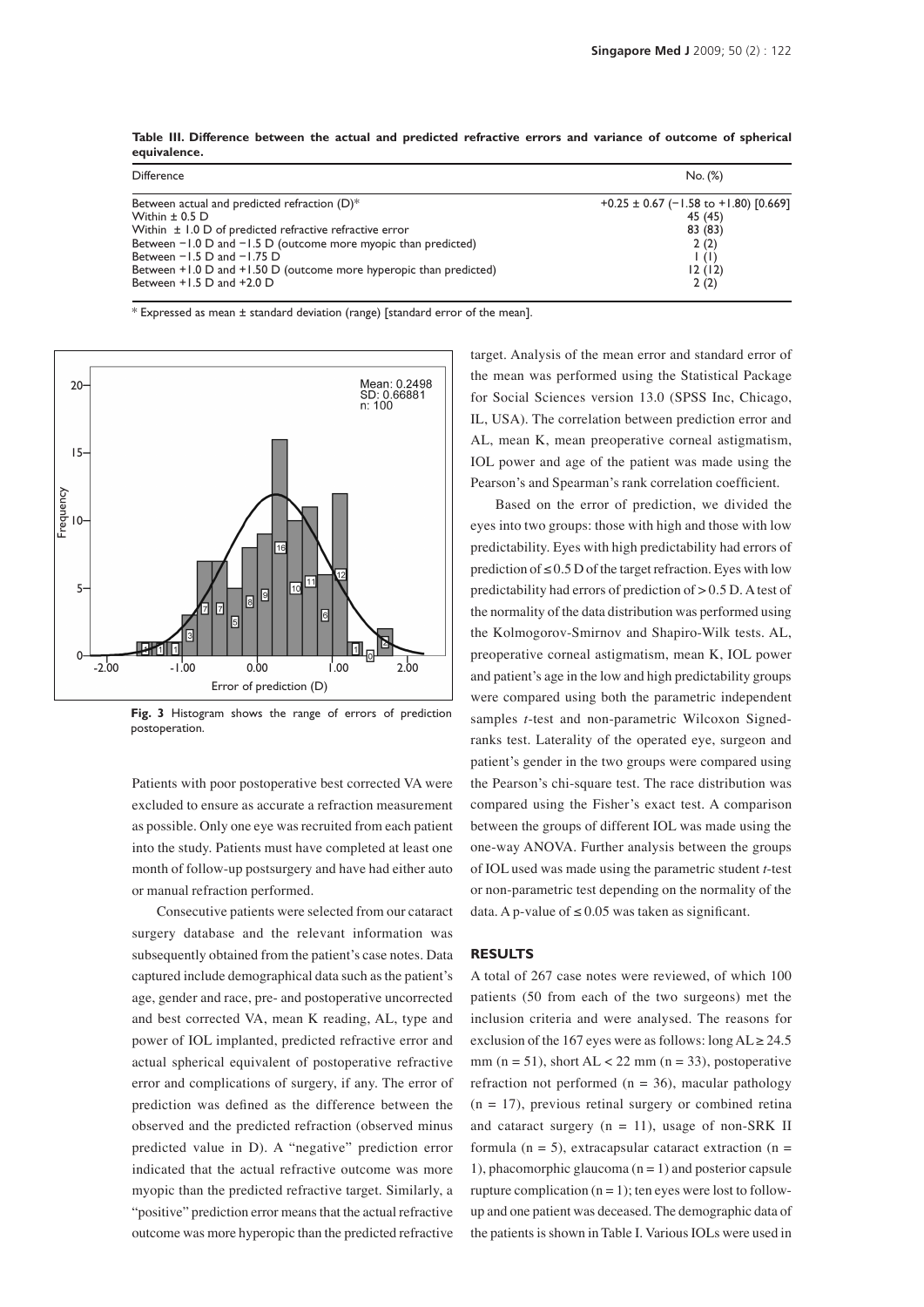this study based on availability and the surgeon's choice. The distribution was as follows: acrylic MA60BM lens  $(n = 71)$ , silicone SI40NB lens  $(n = 25)$ , acrylic YA60BB lens  $(n = 2)$  and one each of silicone LI61SE and acrylic SN60AT lenses.

Both preoperative uncorrected and best corrected VAs ranged from 6/12 to perception of light. Postoperative uncorrected VA ranged from 6/6 to 6/45 (72% 6/12 or better). 73% of postoperative best-corrected VA was 6/7.5 or better. Figs. 1 and 2 show the comparison between the pre- and postoperative VAs without and with spectacle correction, respectively. The mean K reading, mean AL and mean IOL power implanted are shown in Table II. The error of prediction (actual postoperative refractive error minus refractive target) ranged from −1.58 D to +1.80 D. The mean error was  $+0.25 \pm 0.67$  D. The majority of patients (83%) were within 1 D of the predicted refractive error (Table III and Fig. 3). The prediction error between the two surgeons was compared using the Pearson's chisquare test and was not found to be statistically significant  $(p = 0.452)$ . The AL had a negative correlation with the prediction error (Pearson's correlation coefficient,  $r =$ −0.444) (Fig. 4). The IOL power was positively correlated with the prediction error (Spearman's correlation coefficient,  $r = 0.384$ ) (Fig. 5).

Comparisons were made between the high (45 eyes) and low (55 eyes) predictability groups. The high predictability group had a lower mean K reading, less preoperative corneal astigmatism, younger age, smaller IOL power and slightly longer AL than the low predictability group, but these differences were not statistically significant (Table IV). The difference between the two groups in terms of racial and gender distribution, laterality of eye operated and surgeon were also not statistically significant (Table V). The prediction error between the different types of IOL was compared using the one-way ANOVA and was significant at a p-value of 0. Multiple comparisons between the groups using the Bonferroni method were not possible as two of the groups had fewer than two cases. The silicone SI40NB lens had less prediction error (n = 25, mean of  $-0.18 \pm 0.66$  D) as compared to the acrylic MA60BM lens ( $n = 71$ , mean of  $+0.43 \pm 0.57$  D). Further comparisons were not made with the YA66BB, LI61SE or SA60AT lenses due to their small sample sizes.

#### **Discussion**

This study focused only on eyes with normal ALs, i.e. between 22.5 mm and 24 mm, for which SRK II had been shown to be reliable and comparable to the theoretical formulas, such as SRK/T, Holladay and Hoffer  $Q^{(9,10)}$ .



**Fig.4** Scatter plot of prediction error versus axial length showing a negative correlation.



**Fig. 5** Scatter plot of prediction error versus IOL power showing a positive correlation.

Our study revealed a mean error of prediction of +0.25  $\pm$  0.67 (range –1.58 to +1.80) D, which is comparable to previous studies by Olsen et al<sup>(11)</sup> for ALs 22.5–24.5 mm (+0.41 ± 0.91 D, range −2.28 to +2.96 D) and Sanders et al<sup>(9)</sup> in an unselected group of ALs (mean absolute error 0.65). Standard error of mean was 0.669 in our study and is also comparable to previous studies by Sanders et al, who reported a standard error of mean of  $0.86$ .<sup>(9)</sup>

The variance of outcome of spherical equivalence postoperatively in our series was 45%, 83% and 100% for  $\leq 0.5$  D,  $\leq 1.0$  D and  $< 2.0$  D, respectively. Sanders et al used a data set of 990 unselected cases from multiple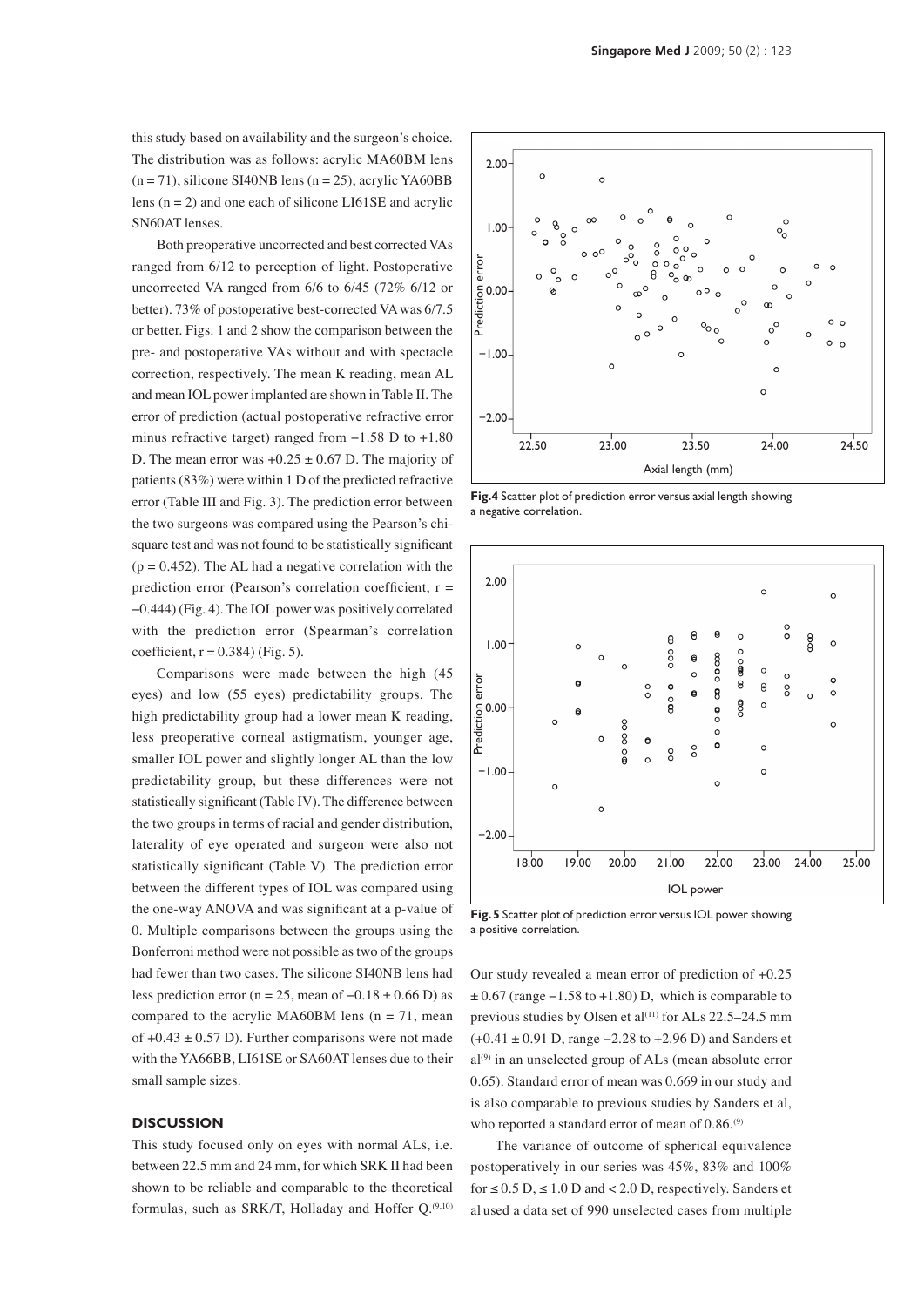| Parameter                          | Mean $\pm$ SD      |                      | Independent               | Mann-Whitney      |  |
|------------------------------------|--------------------|----------------------|---------------------------|-------------------|--|
|                                    | Group A $(n = 45)$ | Group B ( $n = 55$ ) | samples t-test<br>p-value | U test<br>p-value |  |
| Axial length (mm)                  | $23.45 \pm 0.51$   | $23.33 \pm 0.52$     | 0.272                     | 0.305             |  |
| Preop corneal astigmatism (D)      | $+0.79 \pm 0.52$   | $+0.99 \pm 0.70$     | 0.107                     | 0.153             |  |
| Mean keratometry (D)               | $43.86 \pm 1.32$   | $44.01 \pm 1.24$     | 0.560                     | 0.417             |  |
| Patient's age at operation (years) | $66.51 \pm 9.95$   | $69.84 \pm 8.81$     | 0.08                      | 0.089             |  |
| IOL power (D)                      | $+21.71 \pm 1.63$  | $+21.82 \pm 1.40$    | 0.724                     | 0.802             |  |

**Table IV. Continuous data: a comparison of the low and high predictability groups.**

| Table V. Categorical data: a comparison of the high and low predictability groups. |  |  |  |
|------------------------------------------------------------------------------------|--|--|--|
|                                                                                    |  |  |  |

| Parameter |           | No. (%)   |                            | Fischer's             |
|-----------|-----------|-----------|----------------------------|-----------------------|
|           | HP group  | LP group  | chi-square test<br>p-value | exact test<br>p-value |
| Gender    |           |           | 0.189                      |                       |
| Male      | 17(37.8)  | 28(62.2)  |                            |                       |
| Female    | 28 (50.9) | 27(49.1)  |                            |                       |
| Surgeon   |           |           | 0.315                      |                       |
| A         | 25(50)    | 25(50)    |                            |                       |
| B         | 20(40)    | 30(60)    |                            |                       |
| Eye       |           |           | 0.466                      |                       |
| Right     | 18(40.9)  | 26(59.1)  |                            |                       |
| Left      | 27(48.2)  | 29(51.8)  |                            |                       |
| Race      |           |           |                            | 0.862                 |
| Chinese   | 38 (45.2) | 46 (54.8) |                            |                       |
| Malay     | 3(42.9)   | 4(57.1)   |                            |                       |
| Indian    | 2(66.7)   | (33.3)    |                            |                       |
| Others    | 2(33.3)   | 4(66.7)   |                            |                       |

HP: high predictability; LP: low predictability

surgeons and reported variances of 29%, 79% and 95.3% for  $< 0.5$  D, 1.0 D and 2.0 D, respectively (76% of the patients in that study had ALs between  $\geq 22$  and  $\lt 24.5$ mm).<sup>(9)</sup> Retzlaff et al used an unselected data set of 1,677 cases from multiple surgeons and reported variance rates of 48%, 77% and 96.4%,(12) whereas Hoffer published a case series of 450 unselected cases from a single surgeon with rates of 57%, 88% and 99%.<sup>(13)</sup> However, the variance of spherical equivalence is not directly comparable between our studies and the above-mentioned ones due to the different composition of ALs between the studies.

A significant number of patients  $(n = 36)$  were excluded from the study due to insufficient postoperative refractive data. These patients may represent a group who had good uncorrected postoperative VA and were satisfied with their vision without spectacles correction such that they did not require refraction to be performed. The accuracy of biometry using SRK II in predicting postoperative refractive error may have been underestimated in our study due to the exclusion of this group of patients with good postoperative visual outcome. Within the ALs of 22.52 mm and 24.43 mm in our study, we found that the longer AL eyes tend to have a refractive outcome more myopic than predicted and vice versa for the shorter AL eyes. This corresponded with our findings

on the correlation between IOL power and prediction error. The longer AL eyes would require an IOL with less power. We did not find any correlation between prediction error and patient's age, mean K and preoperative corneal astigmatism.

We divided the patients into two groups based on the error of prediction. The high predictability group had 45 eyes with prediction error  $\leq$  0.5 D whereas the low predictability group had 55 eyes with prediction error > 0.5 D. A comparison of the various parameters was made between these two groups. There were no significant differences in the patient's age, gender, race or laterality of the operated eye between the two groups. It was also not shown to be surgeon dependent. The ALs, mean preoperative K, mean preoperative corneal astigmatism and IOL power were not statistically different in the two groups. In our study, the prediction error was less with SRK II formula when using the SI40NB silicone lens as compared to the MA60BM acrylic lens. However, it is difficult to draw a definite conclusion due to the small sample size in the SI40NB arm  $(n = 25)$  as compared to the MA60BM arm  $(n = 71)$ . Overall, the sample size was rather small once sub-analysis was performed.

In our study, the applanation ultrasound biometry was performed by a team of technicians, and this could